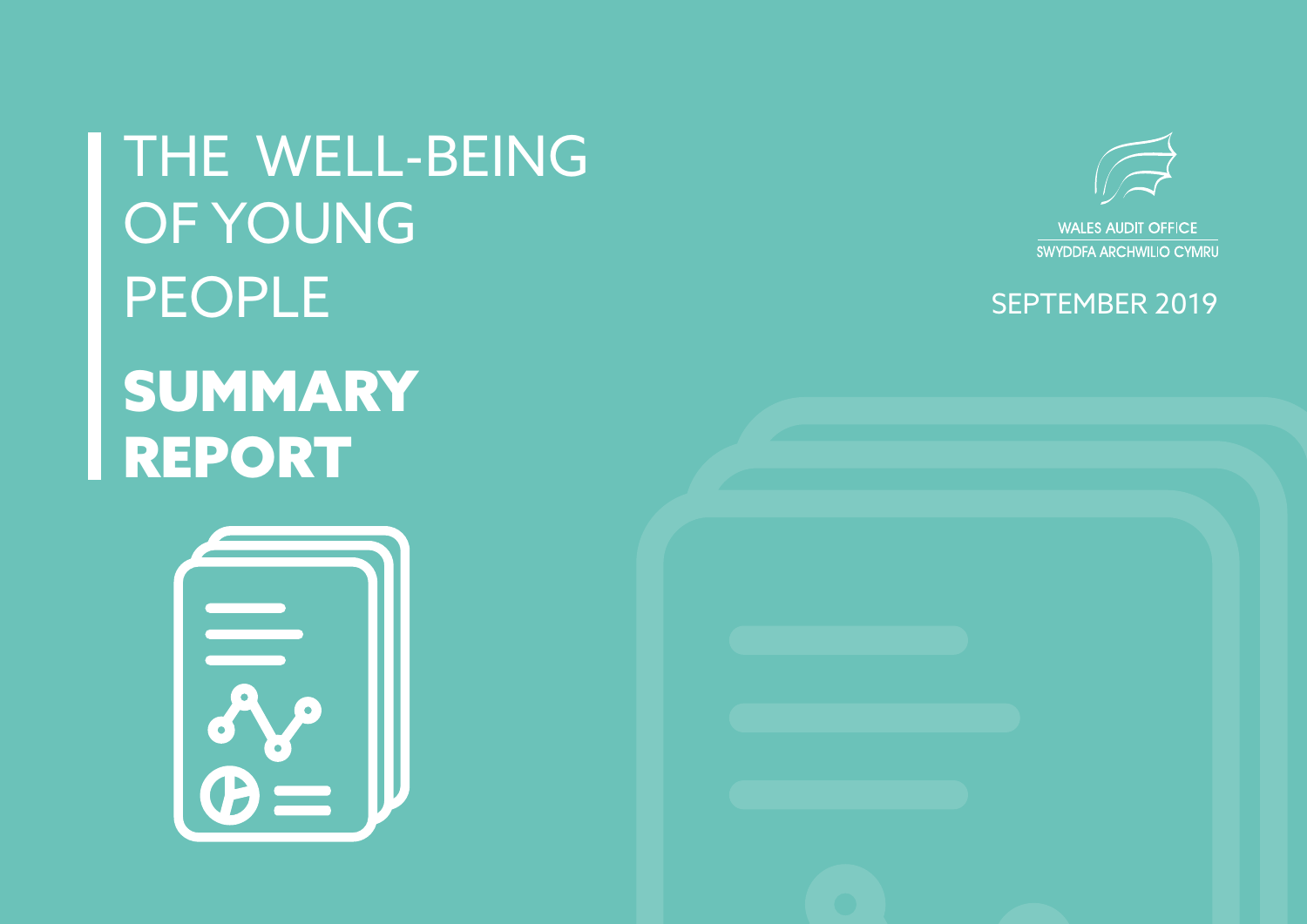# CONTENTS

| <b>About this report</b>        |  |
|---------------------------------|--|
| Some key findings from our work |  |

Wales Audit Office 24 Cathedral Road Cardiff CF11 9LJ

Tel: 029 2032 0500 Fax: 029 2032 0600 Textphone: 029 2032 0660 We welcome telephone calls in Welsh and English.

E-mail: info@audit.wales Website: www.audit.wales This report has been prepared for presentation to the National Assembly under the Government of Wales Act 1998.

The Wales Audit Office study team comprised Mark Jeffs, Rachel Harries, and Verity Winn under the direction of Matthew Mortlock.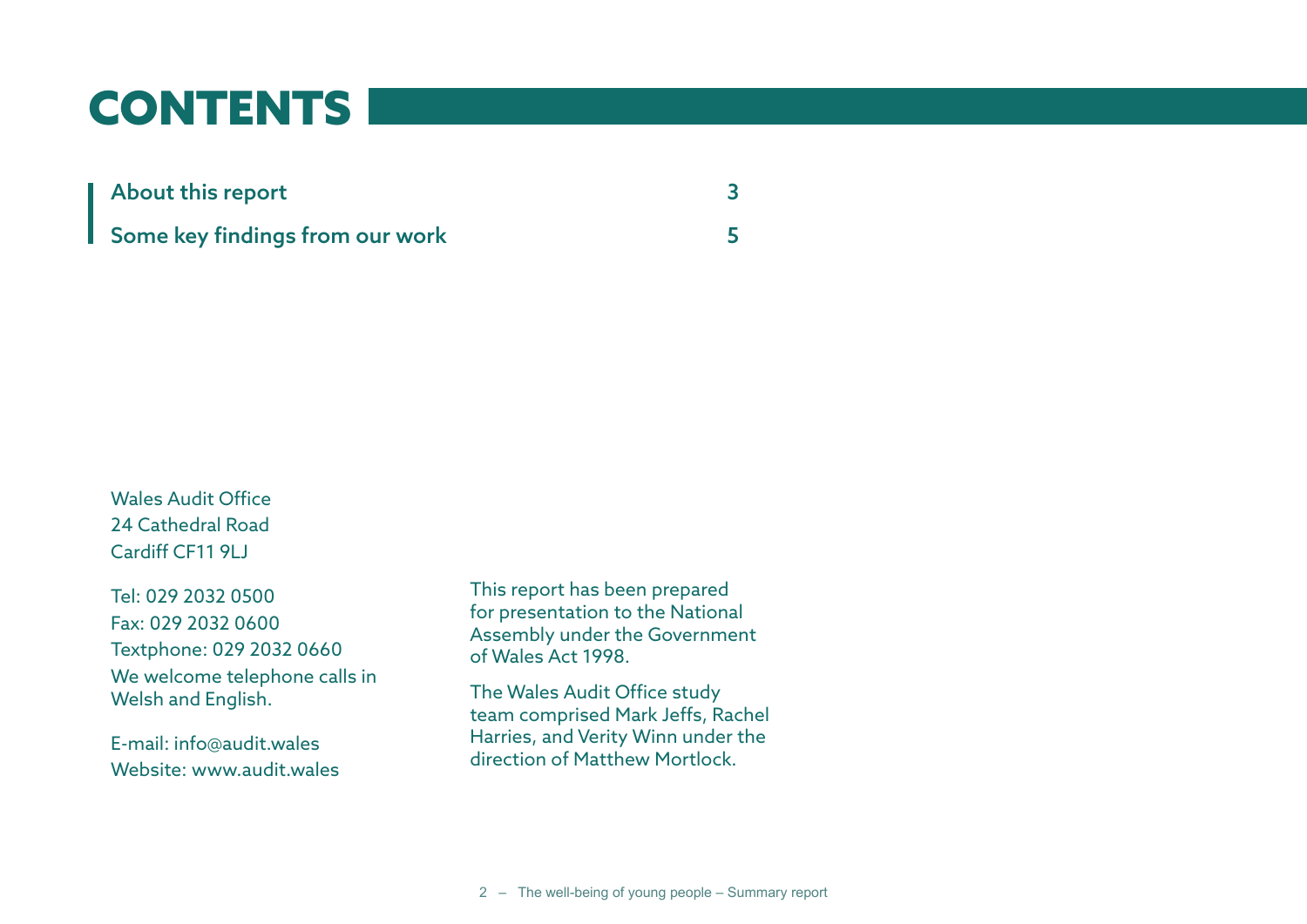# ABOUT THIS REPORT

About our wider work on the well-being of young people

## **Joint-working**

We have been working with other organisations to examine a common theme of 'Youth'. The education inspectorate Estyn published its report on **[youth support services](https://www.estyn.gov.wales/thematic-reports/youth-support-services-wales)** in July 2018. Healthcare Inspectorate Wales published its review [of healthcare services for young people](https://hiw.org.uk/hiw-publishes-review-healthcare-services-young-people) in March 2019. Care Inspectorate Wales published its report [on care experienced by children and young people](https://careinspectorate.wales/sites/default/files/2019-06/190619-national-overview-report-en_2.pdf) in June 2019.

## **Our work**

We looked at the Welsh Government's work to support the well-being of young people in Wales. Well-being is a broad concept, so we have focussed our work on five topics: youth homelessness; young adult carers; young parents; mental health; and skills and employability. We are publishing seven products based on our work, including this report. The diagram provides a link to each product.

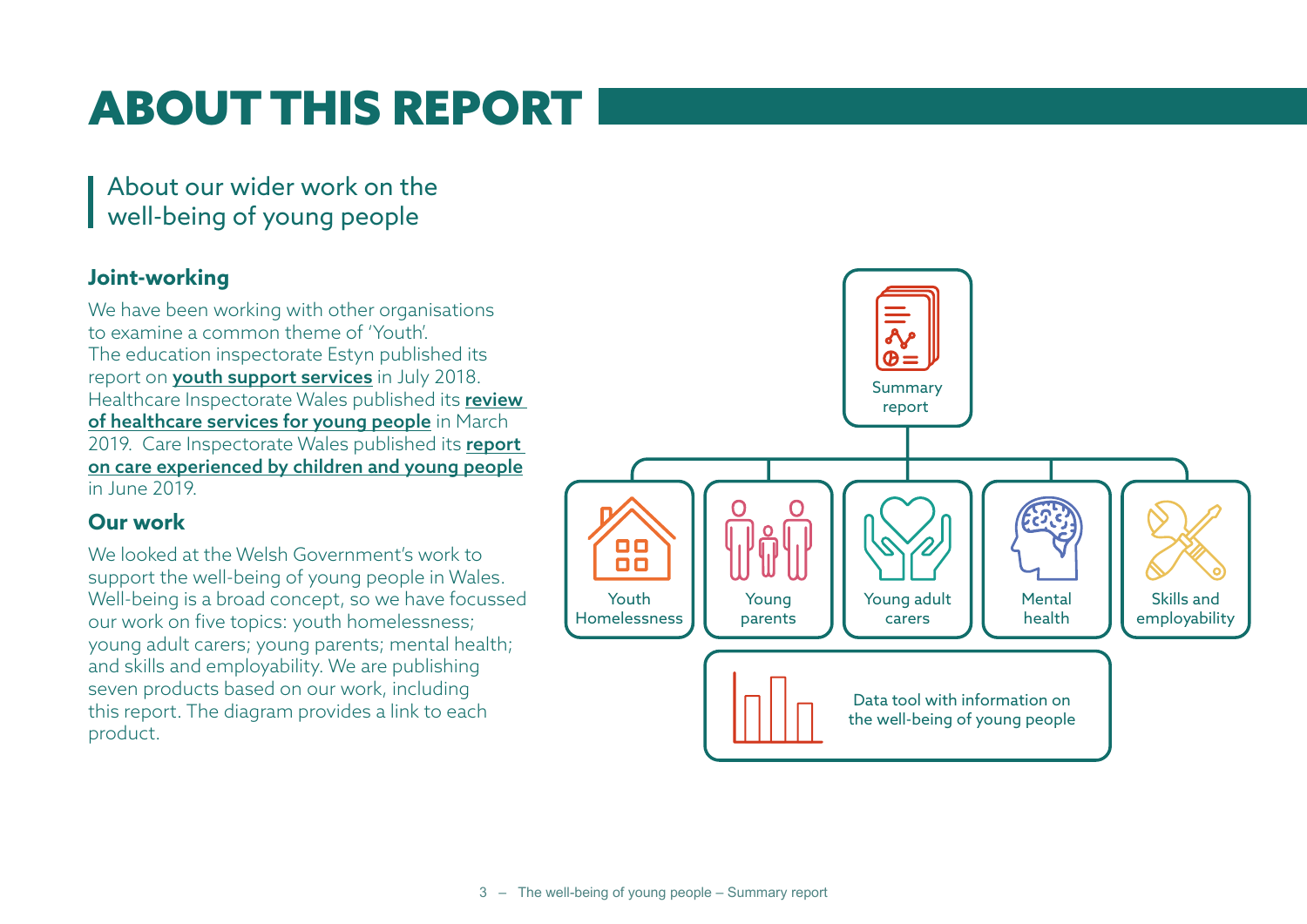Our reports on each of the five areas listed above give background information about the topic. They include relevant facts and figures, an overview of what the Welsh Government is trying to achieve, and details about which organisations and professionals are involved in supporting young people. The reports also identify opportunities for improvement. This report reflects common issues we found in our topic specific work.

[Our interactive data tool](https://app.powerbi.com/view?r=eyJrIjoiOTU0YzA3ZmEtNzBmZi00OTgwLWI5MjktNGUyOWRmMDNkYzI4IiwidCI6ImRmZDY5MmYwLTE2YmYtNDQ0OS04OGUzLWU3NzM1ZGZjY2ZlOCIsImMiOjh9) uses data from different sources to show how well young people are doing in different areas of their lives. The tool includes comparisons across Wales, by gender and by age group where possible.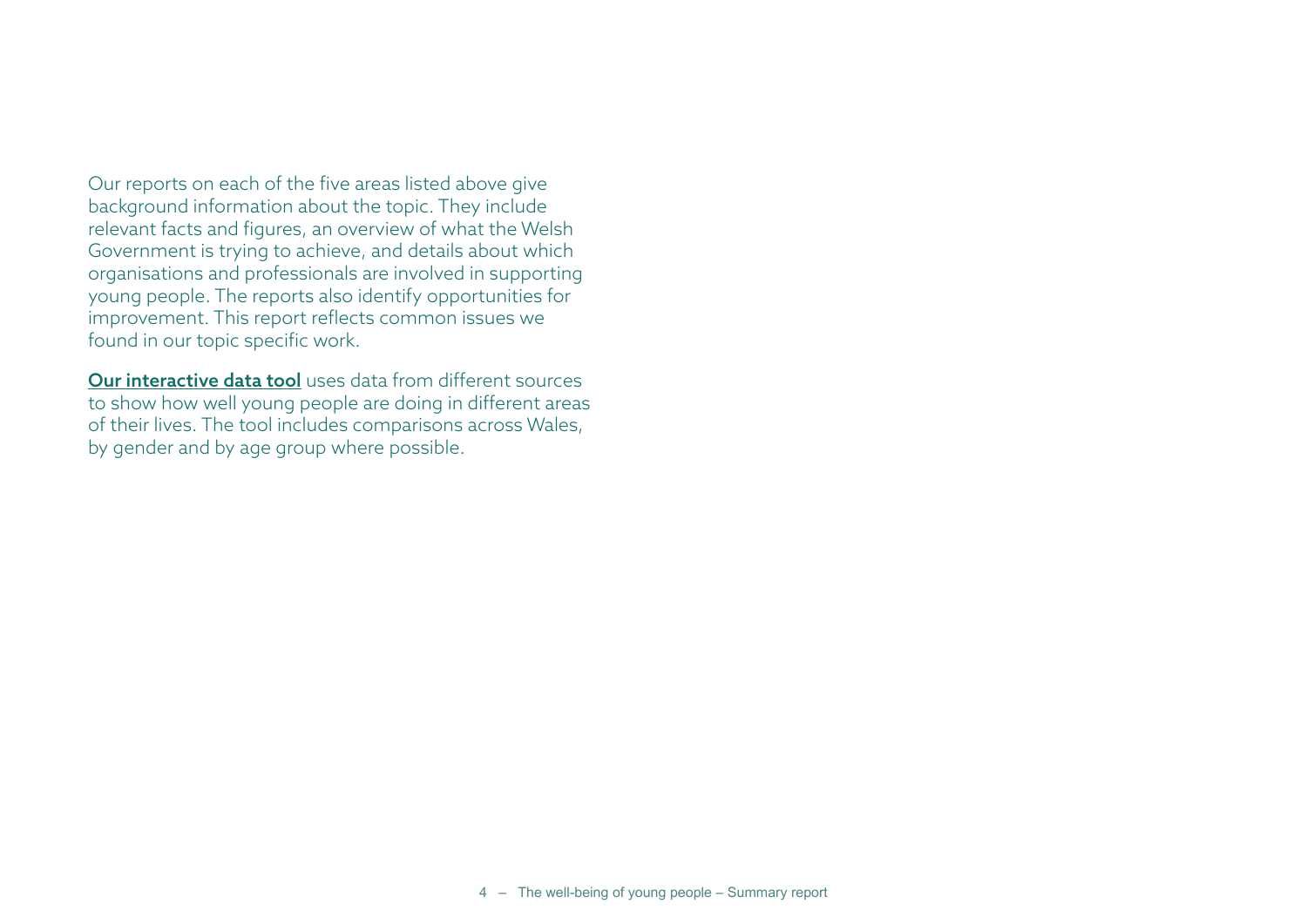# SOME KEY FINDINGS FROM OUR WORK

Our work focusses on 16-24 year olds. All young people need support as they grow into adults. Some need help at important times in their lives. Others might have problems from time to time that can be overcome with the right support. Some young people face complex problems which may be linked and get worse if they don't get the right help. Most young people will get the support they need from family, friends and universal services like schools and colleges. But others need more specialist help.

We framed our work in the wider context of public service transformation as set out in various Welsh Government plans and laws, like [Prosperity for All](https://gov.wales/docs/strategies/170919-prosperity-for-all-en.pdf), the [Social Services](https://www.legislation.gov.uk/anaw/2014/4/contents)  [and Well-being \(Wales\) Act \(2014\)](https://www.legislation.gov.uk/anaw/2014/4/contents) and the [Well-being of](http://www.legislation.gov.uk/anaw/2015/2/contents/enacted)  [Future Generations \(Wales\) Act \(2015\)](http://www.legislation.gov.uk/anaw/2015/2/contents/enacted) and the supporting [Future Generations Framework for Service Design](https://gov.wales/topics/improvingservices/future-generations-framework-for-service-design/?lang=en). In these and other documents the Welsh Government has set out that public services should work together to focus on 'what matters' to people and work on the basis of co-production<sup>1</sup>. The Welsh Government recognises that working in a more collaborative and integrated way will involve a 'radically different way of working', for example through Public Services Boards and Regional Partnership Boards<sup>2</sup>.

The Welsh Government aims to develop policies and services to reflect the needs of everyone in Wales. Nevertheless, it recognises that different population groups have different needs and are impacted by policies in different ways. We focussed on services for young people in five areas to understand how well the Welsh Government is joining up across its policy areas and what impact its approach to strategic planning is having on young people themselves.

Many organisations support young people. While the Welsh Government does not deliver front-line services, it has an important leadership role, for example setting policy and guidance, making certain funding decisions and considering how well public services are performing. We have not undertaken a comprehensive audit of the well-being of young people in Wales and the services that support them. However, drawing in part on the findings from other reviews, our work identified a lack of support in some key areas which public services need to address.

### **ECOTNOTES**

- 1 Co-production is about involving people in decisions and the provision of public services. It is often defined as being about working 'with' people rather than doing things 'to' them. It is also closely linked with 'asset based' approaches that encourage public services to work on the basis of the strengths in people's lives rather than the things they are lacking.
- 2 Our recent report on the **[Integrated Care Fund](http://www.audit.wales/system/files/publications/integrated-care-fund-report-eng.pdf)** considered the role of Regional Partnership Boards and we are currently doing a review of Public Services Boards. The Welsh Government is also working with the Welsh Local Government Association on a wider review of strategic partnerships.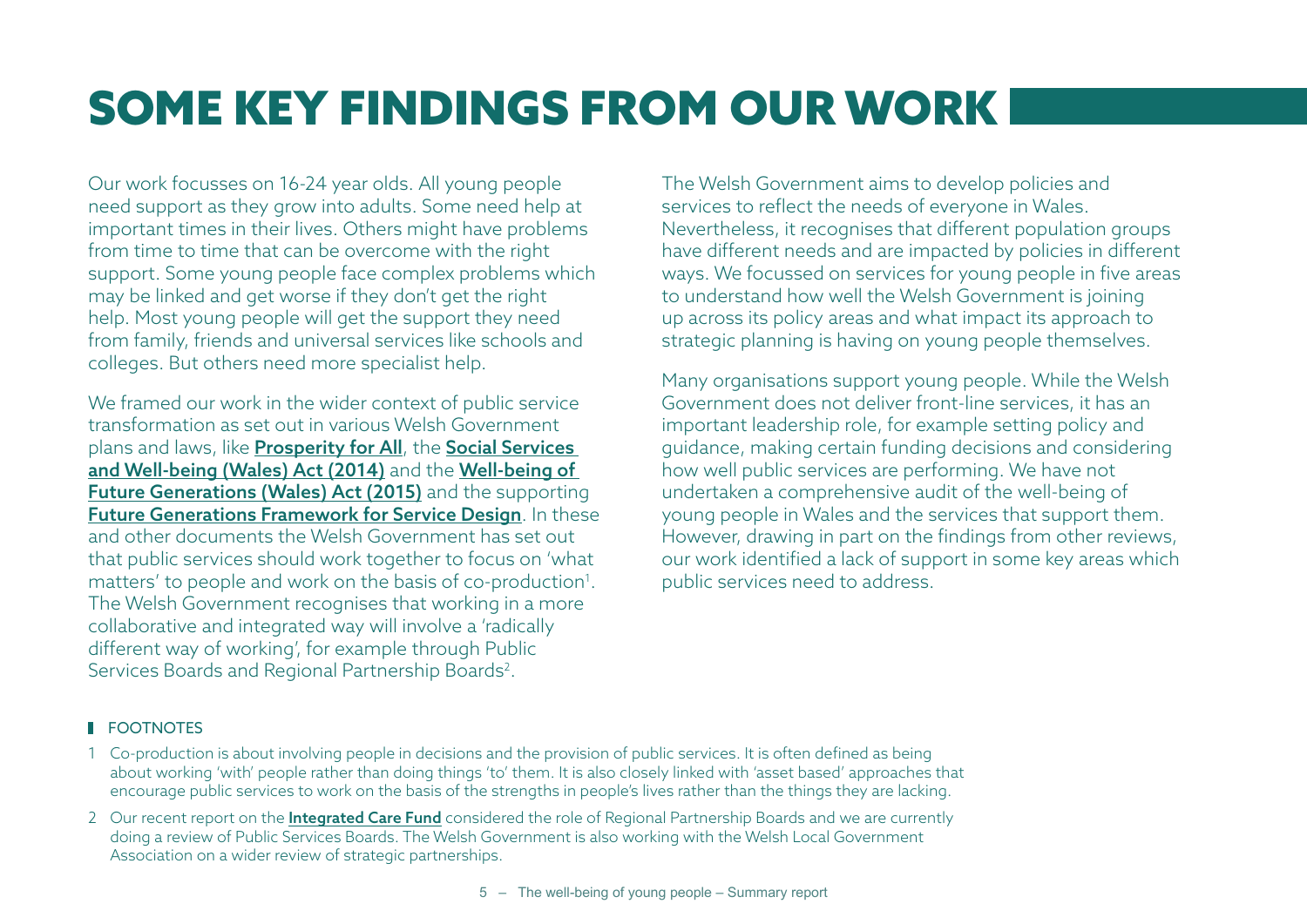We found that those working with young people are often frustrated they can't provide support in the ways they want to. At times staff feel they have to make decisions that are not in the young person's interests because of a lack of appropriate provision. Vulnerable young people find themselves having to join together the threads of fragmented services. We tried to understand why this is happening and found some common issues across different policy areas. We focussed on what the Welsh Government does to improve the well-being of young people but recognise it is reliant on other organisations to deliver services and support improvement and the Welsh Government's aim that service providers have flexibility to respond to local needs and priorities. Our reports on individual topic areas provide more detail.

Overall, we think there are three broad areas where there are opportunities for improvement as set out below. Many of the issues raised by our work are relevant to wider public service delivery. They also resonate with findings from our broader programme of audit work over recent years. In setting out these opportunities, we recognise that the Welsh Government is already working on ways to better integrate its own approach and continues to work with the public sector to join up services. It is also reflecting on its own role, and the role of other organisations in ensuring that services are meeting the needs of the population.



**Being curious** Finding out more about what matters to young people and their experiences, what support is available and how much of a difference it is making.

**Being** purposeful



Communicating a clear purpose for public services that inspires and empowers people to work together to improve the well-being of young people.



**Being brave** Encouraging experimentation, taking well-managed risks and celebrating success.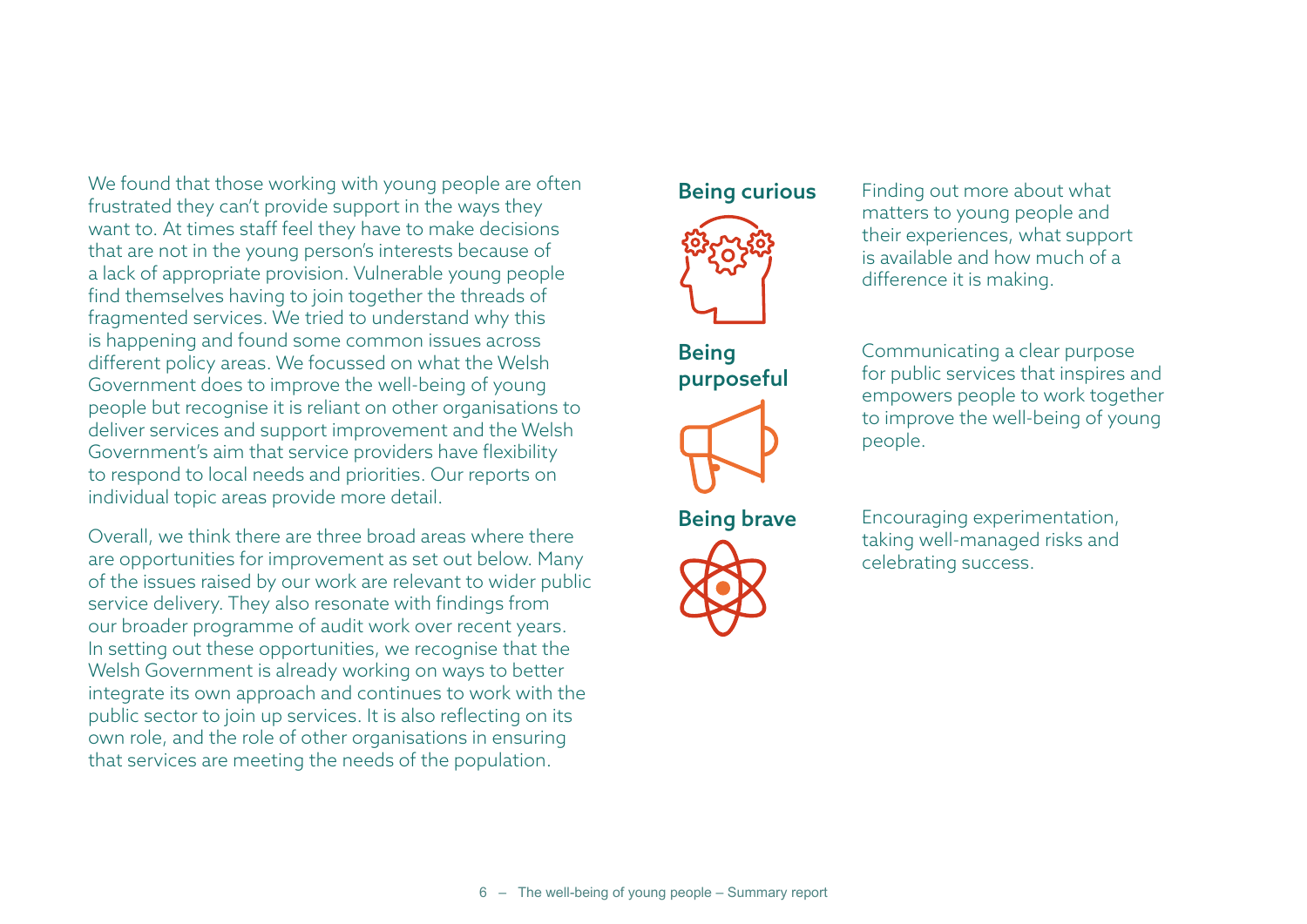

**Being curious** We think there is a need to listen more to young people and to understand what matters, how they experience public services and how well services are meeting their needs. This could include making better use of existing information and research, for example to understand national trends emerging from local area assessments and analysing more questions in the [National Survey for Wales](https://gov.wales/statistics-and-research/national-survey/?lang=en) by age. To inform its own policy making, we also think the Welsh Government could work with other organisations to understand better the views of frontline staff, the impact of its plans and guidance and the way they are used.

> We think there needs to be a better understanding of what services exist and where, including by helping to identify gaps and duplication. The Welsh Government could do more to collate information from partner organisations on local services and ensure services have sufficient capacity before publishing new plans giving those organisations and individuals extra responsibilities.

After a decade of budget cuts, many services are feeling the pressure. Many people we spoke to felt that young people have been particularly hard hit by austerity, with funding cuts to many services that young people rely on. We recognise that there is no perfect balance and that it would be difficult for the Welsh Government to work out exactly how much is spent on young people. Nevertheless, in the areas we examined we felt that the Welsh Government could do more to understand in broad terms what is being spent on specific services for young people as part of assessing the impact of its funding decisions.

We think the Welsh Government could better measure what difference public services are making and do more to understand its own contribution. Our 2015 **[Picture of Public Services](http://www.audit.wales/system/files/publications/POPS_2015_eng-accessible.pdf)** highlighted efforts in Scotland to use a 'personal outcomes' approach linked to organisational, regional and national measures of impact. It is positive that this approach is being adapted for work in social care. However, the Welsh Government's aspirations for a public service based around 'what matters' to individuals suggests a need to focus more on the extent to which people are better off in ways that matter to them.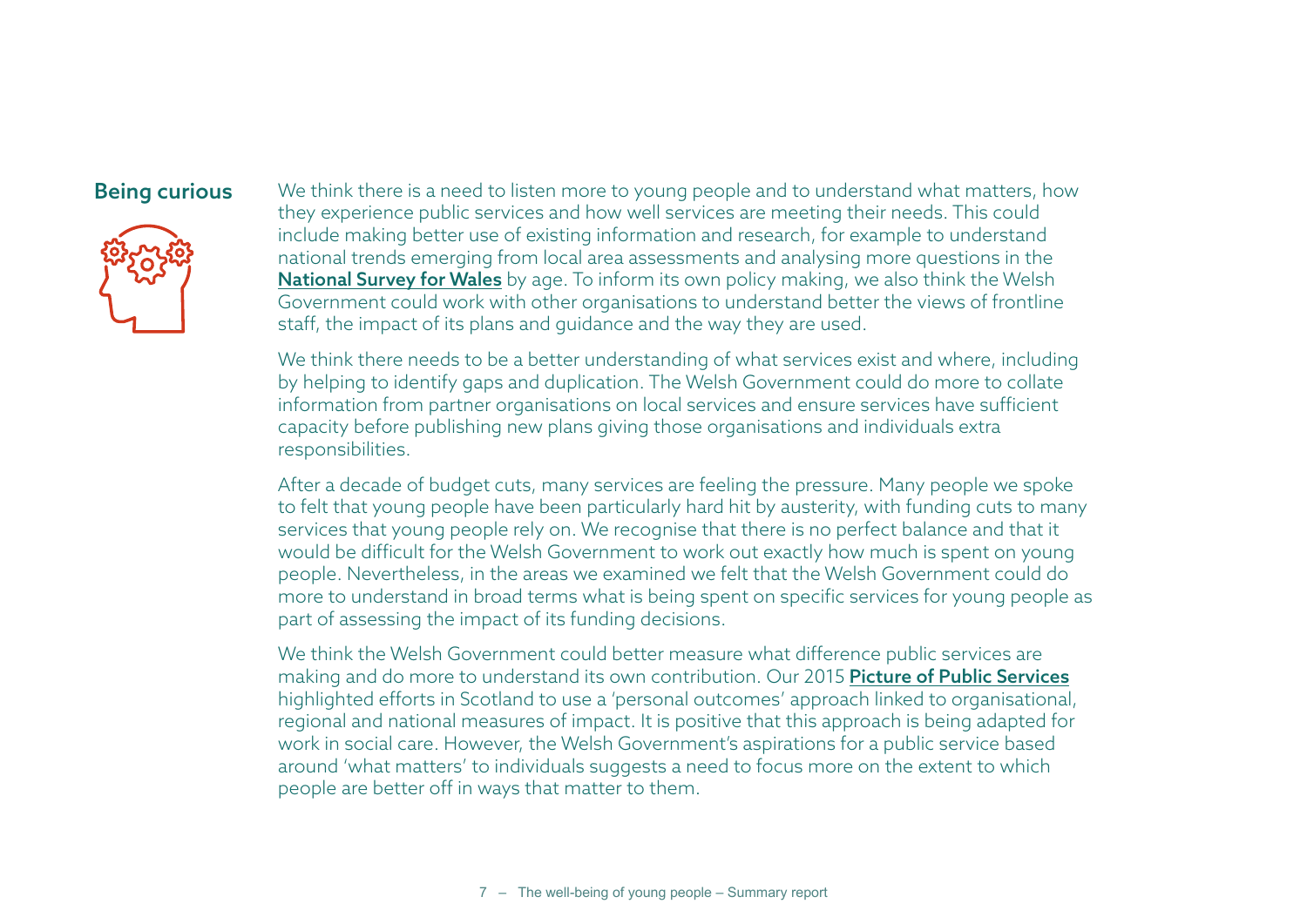## Being purposeful



The Welsh Government set out its objective to 'support young people to make the most of their potential' in Prosperity for All. The objective is framed around employability and skills but is relevant to most, if not all, of the work that public services and partners carry out with young people. Beyond this, visions and priorities for issues that affect young people are set out in various national and local plans and guidance documents. We do not think that the Welsh Government should necessarily produce a new strategy document for young people. But we do think it could do more to ensure communication about what it wants to achieve, along with relevant guidance, is filtering through partner organisations to frontline staff. We found instances where this clearly wasn't the case.

We think the Welsh Government should work with partner organisations to assess whether its legislation, partnerships, plans, performance management frameworks, contractual conditions, and other arrangements hamper or support people to work together to a common purpose. It should be clear to those working at the frontline that they are encouraged, empowered and supported to do the right thing, in line with the purpose, even where that means challenging organisational silos and processes that get in the way.

Being clear about accountabilities, linked to a common purpose, is essential. We think the Welsh Government could learn from what has and has not worked in the past and be clearer about:

- a its own role and what exactly it is responsible and accountable for;
- **b** how it will know if it has done a good job itself including greater consideration in evaluations of its own role in creating the conditions within which programmes succeed or fail;
- c whether and how it will hold other organisations to account; and
- d the balance between flexibility and consistency, given that a focus on 'what matters' to each individual implies variation in the nature of services but not necessarily the quality.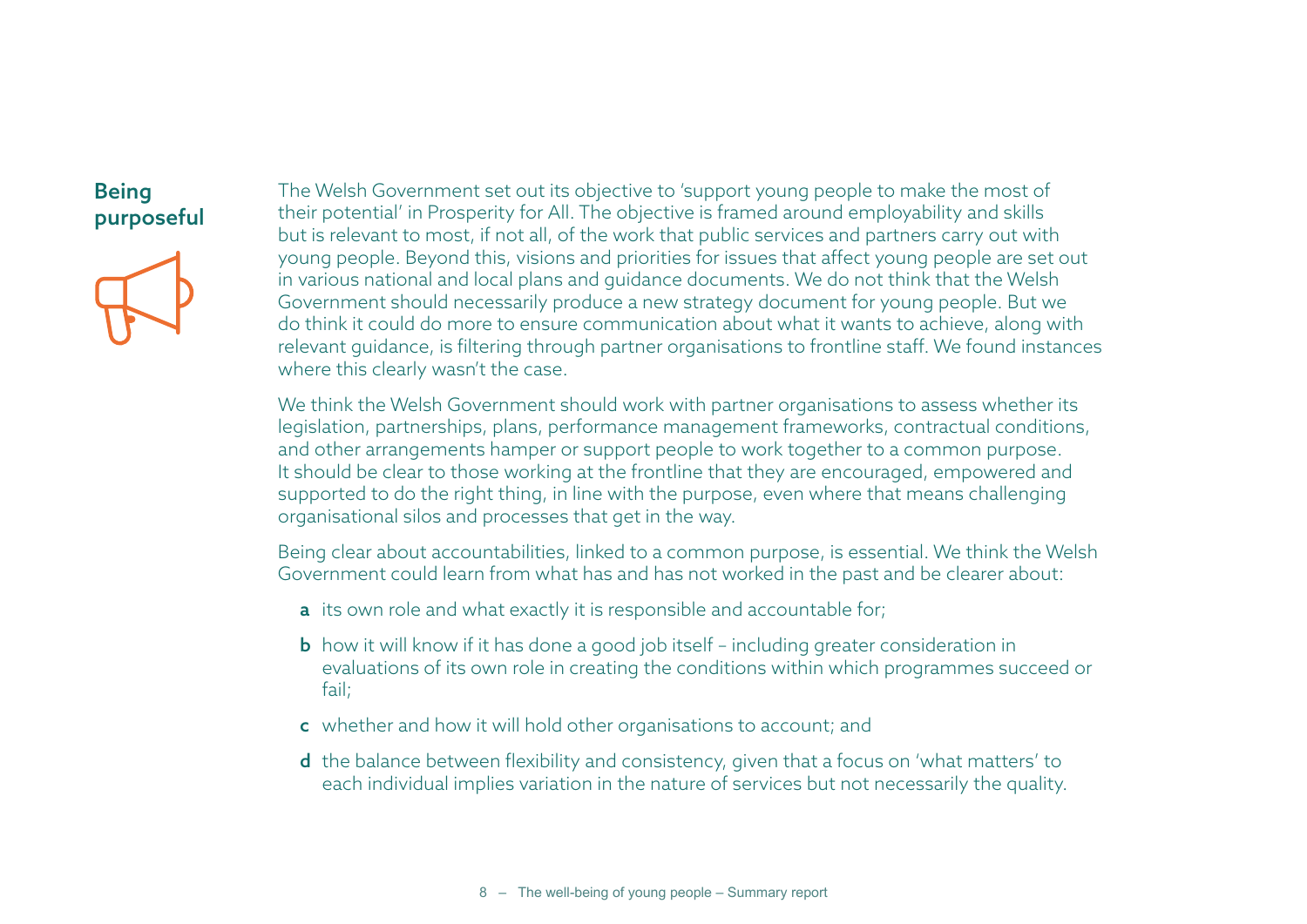

**Being Brave** We found that people working at the frontline are keen to work differently and there are many examples of local innovation. But some organisations struggle with new ways of working. In trying out new approaches, public services, including those charged with external review and scrutiny, will need to embrace well-managed risk taking and accept the possibility that some things may not work out.

> The Welsh Government is already supporting experimental ways of working including through specific funding programmes. Nonetheless, in the topic areas we looked at we felt the Welsh Government could have a more active role in encouraging and enabling innovation and experimentation. It could communicate an inspiring message about the importance of trying new ways of working. It can also create conditions that make people feel safe to experiment with new ways of organising and collaborating, supporting change without necessarily prescribing what services should look like.

> We also think the Welsh Government could experiment with the practical options available to it as a government. The Welsh Government's response to an issue has often been to write a strategy or a law or set up a new grant scheme targeted at local services. But we think the Welsh Government could try other ideas to change its own approach. This could include being more directly involved in understanding how services really work, and working with public services to unblock barriers and share learning.

> The Welsh Government has useful information from evaluations of programmes like Families [First](https://gov.wales/statistics-and-research/national-evaluation-families-first/?lang=en) and [Flying Start](https://gov.wales/statistics-and-research/national-evaluation-flying-start/?lang=en). We think it could do more to share such learning beyond the teams or departments responsible for that programme. As well as sharing lessons internally, we also think the Welsh Government could do more to share and celebrate the lessons from successful work that has had an impact.